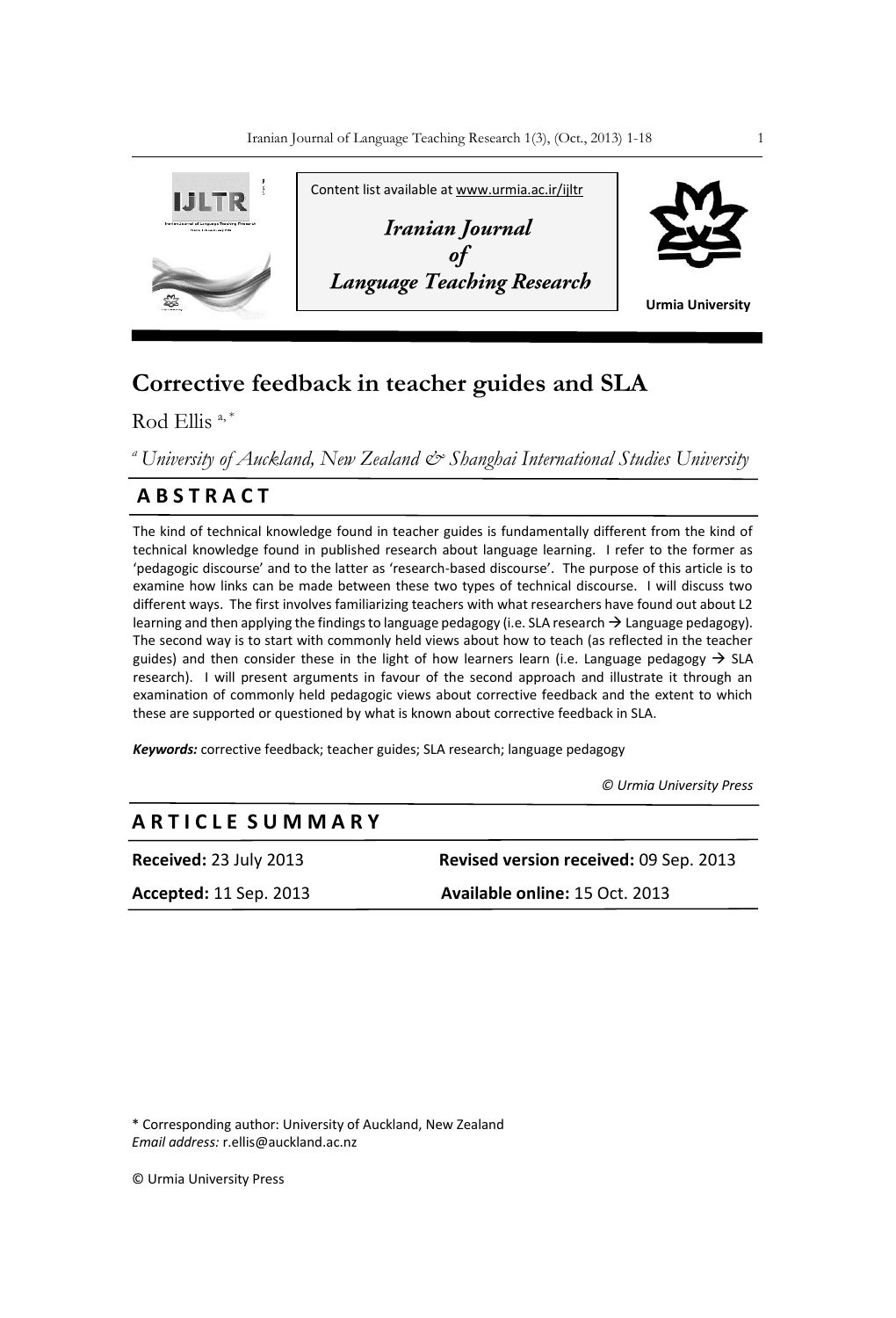2 Rod Ellis/Corrective feedback in ...

### **Introduction**

Language teaching is an inherently practical affair while second language acquisition research (SLA) constitutes a research discipline. As Hirst (1966) pointed out:

> To try to understand the nature and pattern of some practical discourse in terms of the nature and patterns of some purely theoretical discourse can only result in its being radically misconceived.

In terms of language teaching, 'practical discourse' refers to the moment-by-moment decisions that teachers make in the process of conducting a lesson and that manifest themselves in teaching-asinteraction. In making these decisions, teachers typically draw on their 'practical knowledge' of what works in a specific instructional context – knowledge shaped more by experience than study. 'Theoretical discourse' embodies the 'technical knowledge' that is available in expository accounts of teaching and learning. It consists of statements about what and how to teach and the theoretical rationale for these. Language teachers may also draw on this technical knowledge both in planning a lesson and in implementing it in the classroom although teachers' primary concern with practical action does not readily allow for the application of technical knowledge. 'Technical knowledge', however, is important. It provides a body of information that teachers can draw on to reflect on their teaching and to experiment with new possibilities.

This article examines the 'technical knowledge' about teaching and learning made available through 'theoretical discourse'. This type of knowledge itself, however, is not monolithic. The kind of technical knowledge found in teacher guides is fundamentally different from the kind of technical knowledge found in published research about language teaching and learning. I refer to the former as 'pedagogic discourse' and the latter as 'research-based discourse' [1]. The differences are evident in their epistemological bases. Pedagogic discourse draws on authors' prior knowledge of such discourse and on their own practical experience of teaching a language. As Underhill (in Scrivener, 2005) wrote in his general introduction to the MacMillan Books for Teachers 'we take a "Learning as you go approach" in sharing our experience with you' (p. 9). Pedagogic discourse is intended for teachers and thus is written in a form that is accessible to this audience. Its aim is to be 'practical' – to offer suggestions for what might work in the classroom. Research-based discourse, in contrast, draws on well-established formats for conducting and reporting confirmatory and descriptive research in order to demonstrate validity or trustworthiness. It is intended for fellow researchers and although it may propose a number of 'practical' applications, it is primarily directed at theorytesting or theory-building. Frequently, it is couched in language that is not accessible to outsiders. However, in Hirst's terms both pedagogic discourse and research-based discourse constitute 'theoretical discourse'.

I am interested in exploring the relationship between the pedagogic discourse found in teacher guides (e.g. Harmer, 1983; Hedge, 2000; Ur, 1996; Scrivener, 2005) and in the research-based discourse found in published SLA research. There are two ways of going about this. One way is to familiarize teachers with the research-based discourse of SLA and propose how this can inform the pedagogic discourse of teacher guides:

## (1) SLA discourse $\rightarrow$ Pedagogic discourse

There are now a number of comprehensive surveys of SLA theory and research (e.g., Gass & Selinker, 2002; Ellis, 2008; Ortega, 2009). These books, however, treat 'SLA' as an academic discipline and it is questionable whether such books have much direct relevance to language pedagogy. Other surveys (e.g., Lightbown & Spada, 2006), however, have been written with teachers in mind and, therefore, are client-centred. Nevertheless, even these do not directly address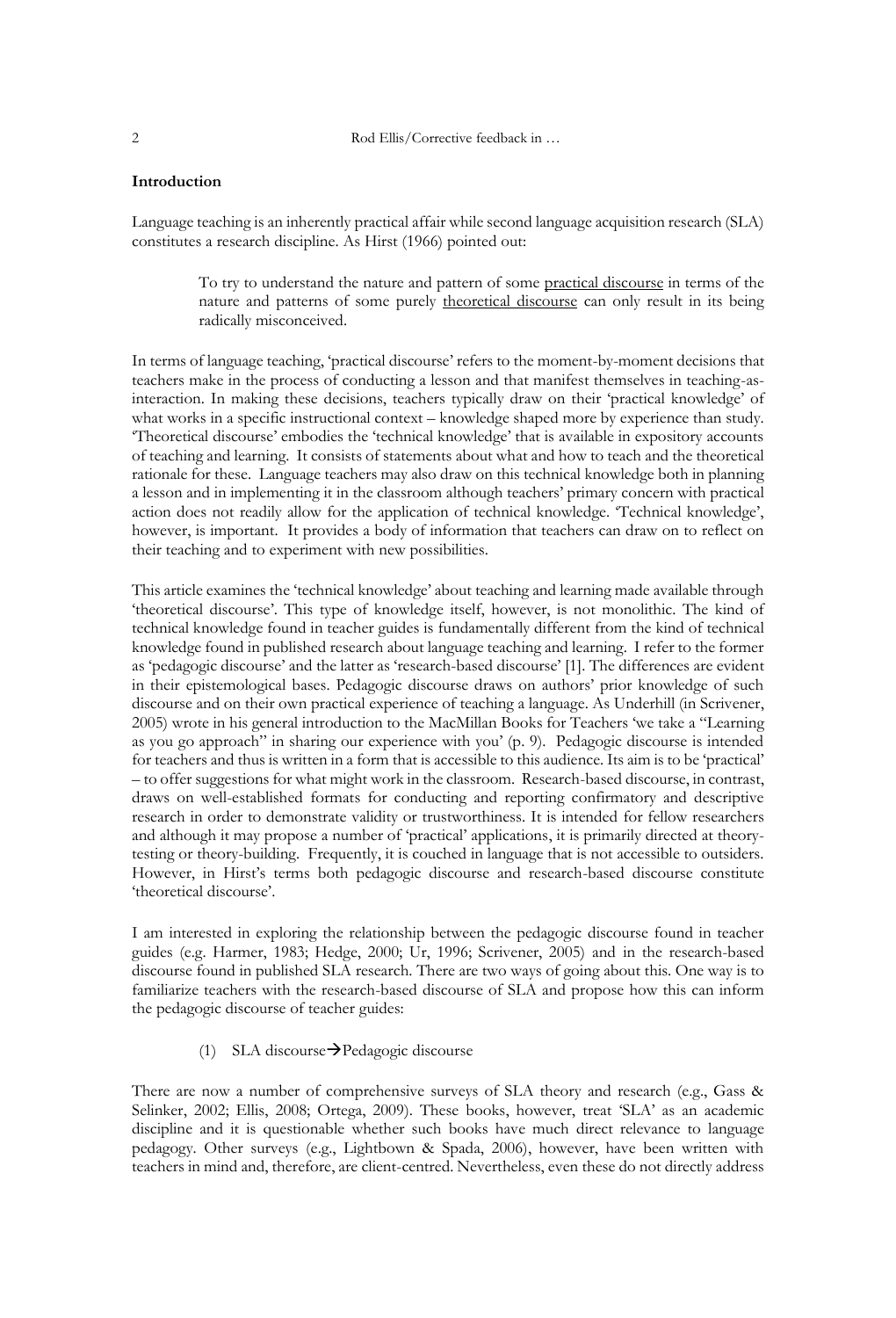the 'questions that teachers ask' (Pica, 1994). The starting point for the proposals found in teacher guides is not 'How do learners learn?' but rather 'How should teachers teach?'

The second way is to start with commonly held views about what constitutes sound language pedagogy and then consider these in the light of what is known about how learners learn:

#### (2) Pedagogic discourse  $\rightarrow$  SLA discourse

Such an approach, it can be argued, accords more with how teachers and teacher educators view the contribution that SLA can make. Hedge (2000), for example, speaking from the teacher educator's point of view, noted that it would be a mistake "to assume that research in the contributing disciplines produces an agreed theory on language use or language learning that we can apply in immediate and direct ways". Instead, "it is more a question of having a foundation of knowledge against which we can evaluate our own ideas about teaching and learning, to which we can apply for insights in our attempts to solve pedagogic problems" (p.2).

I will illustrate (2) – the approach I favour – with reference to what the pedagogic discourse found in the teacher guides and the research-based discourse of SLA have had to say about oral corrective feedback. I will take as my starting point what some popular teacher guides advise regarding corrective feedback.

# **Corrective feedback in language pedagogy**

All the teacher guides I have inspected address the importance of providing both positive feedback as well as negative feedback (i.e. corrective feedback). Nunan (1991), in fact, devotes more attention to positive feedback than corrective feedback (CF). He noted that it serves two functions – 'to let students know they have performed correctly' and 'to increase motivation through praise' (p. 195). Praising students is seen as an important way of fostering positive attitudes to learning. Correcting students may be deemed necessary but it is also seen as potentially dangerous because it can damage learners' receptivity to learning. Therefore it needs to be given 'in an atmosphere of support and warm solidarity' (Ur, 1996; p. 255). There is a clear recognition in the discourse of language pedagogy of both the affective and cognitive dimensions of CF (Vigil & Oller, 1976) but all the teacher guides stress the affective dimension and express concern about the dangers of corrective feedback.

In a seminal article, Hendrickson (1978) addressed five central questions about corrective feedback. These questions serve as a basis for examining how corrective feedback is handled in the teacher guides.

1. Should learners' errors be corrected*?*

Ur (1996) noted that the value attributed to oral CF in language pedagogy varies in different methods. For example, in audiolingualism 'negative assessment is to be avoided as far as possible since it functions as 'punishment' and may inhibit or discourage learning', in humanistic methods 'assessment should be positive or non-judgemental' in order to 'promote a positive self-image of the learner as a person and language learner', while in skill-learning theory 'the learner needs feedback on how well he or she is doing' (ibid, p. 243). However, in the post-method era, language teaching methodologists are less inclined to be prescriptive about CF. Ur, for example, recognized that 'there is certainly a place for correction' but 'we should not over-estimate this contribution'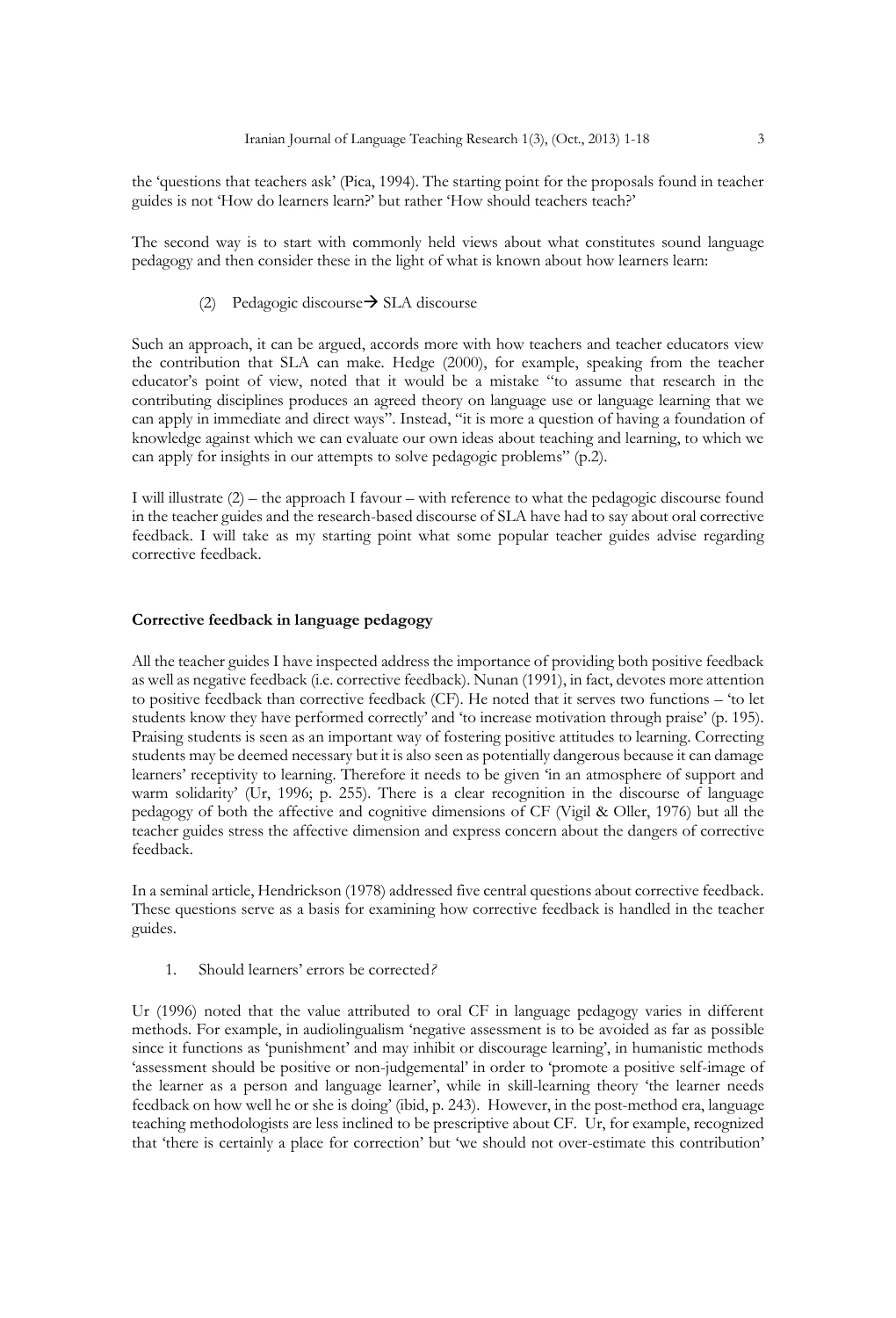because it often fails to eliminate errors. She concluded that she would rather invest time in avoiding errors than in correcting them.

Other methodologists argue that CF has a place in 'accuracy' work but not in 'fluency work'. Harmer (1983), for example, suggested that when students are engaged in a communicative activity, the teacher should not intervene by 'telling students that they are making mistakes' or 'insisting on accuracy' (p. 44). Scrivener (2005) supported a similar position:

> If the objective is accuracy, then immediate correction is likely to be useful; if the aim is fluency, then lengthy, immediate correction that diverts from the slow of speaking is less appropriate. (p. 299)

However, he did allow for 'brief, unobtrusive, immediate correction' in fluency work. He also suggested that teachers should make a list of the errors their students make in a fluency activity and address them when the activity is over. Ur (1996) also considered that it is sometimes appropriate to correct during fluency work ('gentle, supportive intervention' can help the 'floundering student'). She also noted that it was not always desirable to correct during accuracy work (e.g. if a student has contributed an interesting, personal comment that contains an error).

2. When should learner errors be corrected?

In the case of oral CF, teachers have the option of either correcting immediately an error occurs or making a note of the errors and delaying correction until later. Hedge (2000) noted that the teachers' notes accompanying course books frequently instruct teachers to leave correction until the end of fluency activities. The rationale for this is that correction interferes with the attempt to communicate and also can make students anxious and thus less ready to take risks. In the case of accuracy work, however, the guides recommend immediate correction is needed although there are also differences of opinion. Gattegno (1972), for example, came out strongly in favour of not rushing in to correct learner errors even in accuracy work so as to 'give time to a student to make sense of mistakes' (p. 31).

3. Which errors should be corrected?

The teacher guides warn against over-correction and propose that teachers should be selective in the errors they correct. As Ur (1996) noted 'learners can only use just so much feedback information: to give too much may simply distract, discourage and actually detract from the value of learning' (p. 255). It should be noted, however, that learners often wish to be corrected (Cathcart & Olson, 1976).

The guides offer little advice, however, on which errors teachers should correct and which ones they should ignore. Where advice is offered, it draws on Corder's (1967) distinction between 'mistakes' (i.e. performance slips) and 'errors' (i.e. deviations resulting from gaps in competence), recommending that only the latter need to be corrected. An alternative suggestion is that teachers should address 'global' errors but ignore 'local' errors (Burt, 1975). However, the problems teachers inevitably face in determining whether a deviation is an error or a mistake or whether it is global or local are not considered.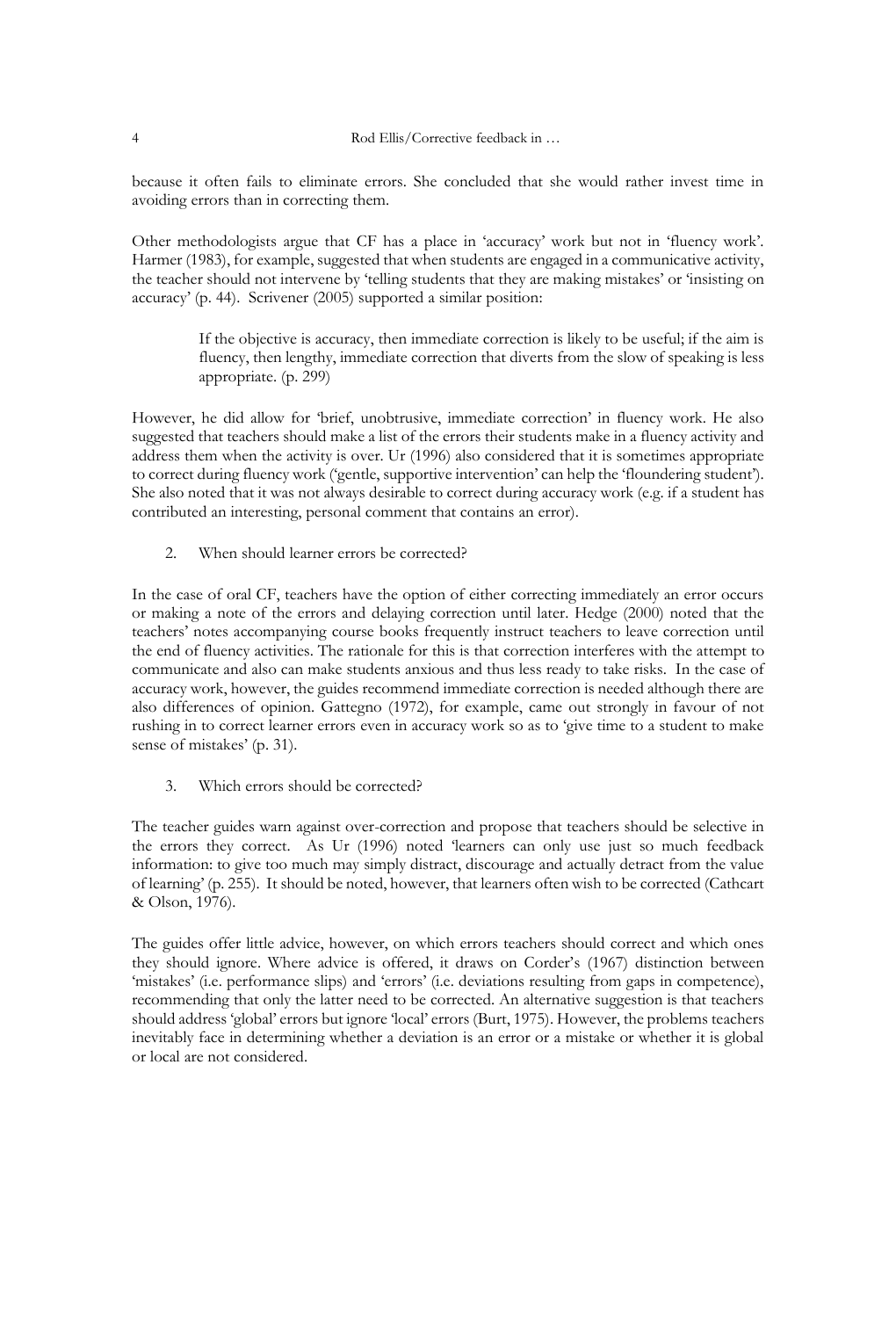4. How should errors be corrected?

The guides propose a range of strategies for correcting oral errors. They include:

- Questioning the learner (e.g. "the teacher may say 'Is that correct?" Harmer (1983 p.63)).
- Direct indication (e.g. "Tell the students that there is an error" Scrivener (2005, p. 300)).
- Requesting clarification (e.g. "the teacher looks puzzled and requests clarification" Hedge (2000, p. 291)).
- Requesting repetition (e.g. "the teacher simply asks the student to repeat what he has just said" – Harmer (1983, p. 62)).
- Echoing (e.g. "the teacher may echo what the student has just said with a questioning intonation" – Harmer (1983, p. 62)).
- Using gesture (e.g. "the teacher moves his or her hand to indicate an error" Hedge  $(2000, p. 291)$ .
- Modelling (e.g. the teacher 'provides a model of the acceptable version' Ur (1996, p. 249)).
- Discuss the error (e.g. 'Write the problem sentence on the board for discussion' Scrivener (2005, p. 301)).

Hendrickson (1978) identified the same strategies in his seminal article many years ago and these seem to have been handed down over time.

Two points stand out about this treatment of CF strategies. First, all the guides simply provide lists. There is no attempt to classify the strategies into general types (for example, strategies that provide learner with the correct form versus those that prompt them to produce it themselves). Second, the guides just provide descriptions of the different strategies without any examples taken from actual classroom interaction [2].

The guides are wary of recommending the use of any particular strategy. Hedge (2000), for example, simply concluded that teachers need to use a variety of strategies. There is a general preference for those strategies that require learners to correct their own errors. As Scrivener (2005) put it 'people learn more by doing things themselves rather than being told about them' (p. 3) although he also noted that simply giving the correct form 'may be the quickest, most appropriate, most useful way of helping' (p. 301). Of concern to all the guides is the importance of 'encouraging, tactful correction' (Ur, 1996, p. 249) by being 'gentle', 'hesitant' and 'supportive'. Once again, then, we see the emphasis on the affective aspect of CF.

*5.* Who should do the correcting*?*

There are three possible answers to this question – the teacher, the student who made the error, or another student. Nunan (1988) reported that the students he surveyed tended to value correction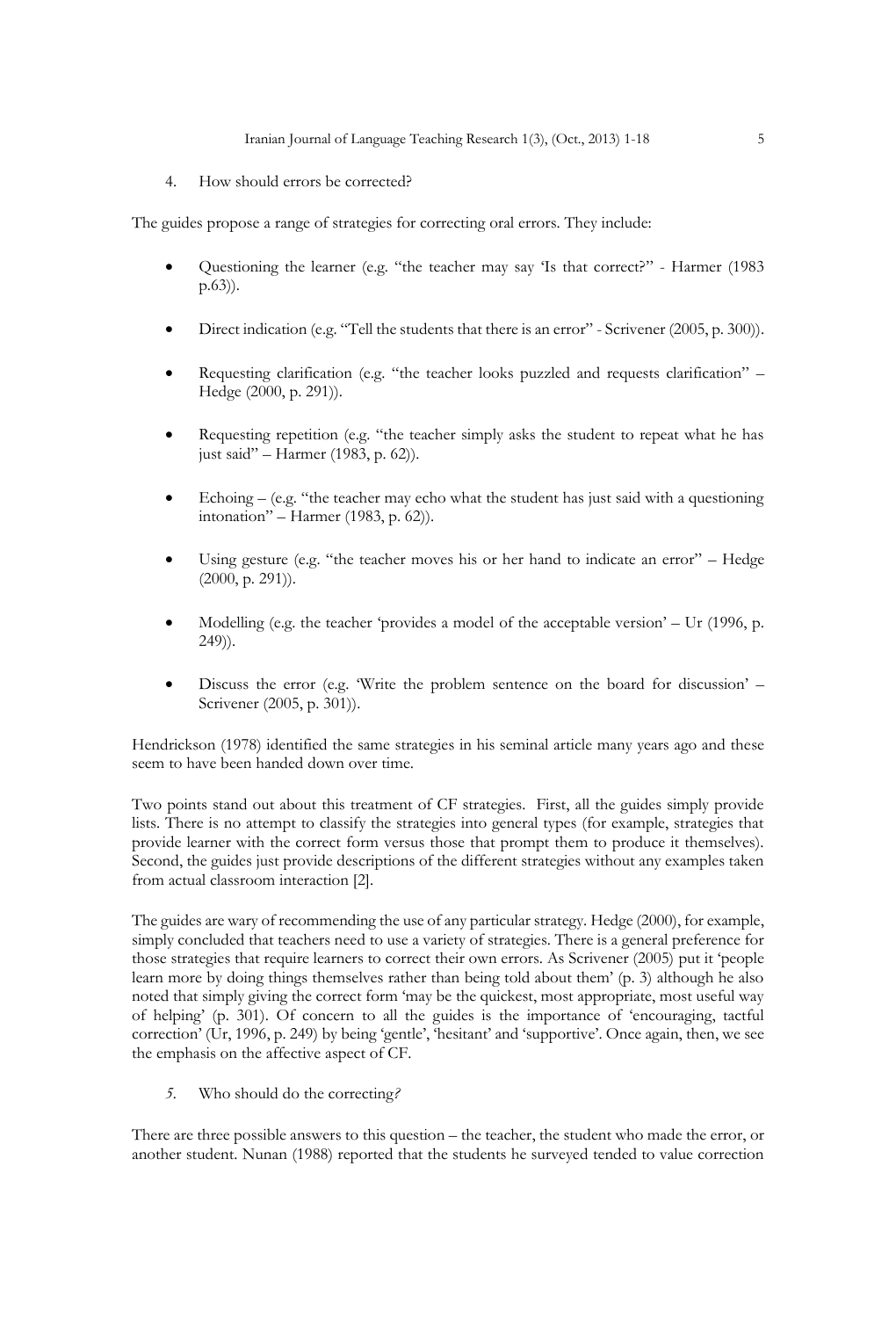when it was provided by the teacher and gave self-discovery of errors a low rating. However, the guides propose otherwise. Hedge (2000) and Scrivener (2005), for example, advise giving students the opportunity to self-correct and, if that fails, inviting another student to perform the correction. Direct, teacher correction is the least favoured option and, if it is necessary, to ensure that the student who made the error produces the correct form.

#### *Summary*

There is a large pedagogical literature dealing with corrective feedback and I have only touched on a small section of it. In addition to the guides I inspected, there are complete books devoted to it – e.g. Edge's (1989) *Mistakes and Correction* and Mishra's (2005) *Correction of Error in English*. A wide range of pedagogical practice is reflected in this literature but it is also clear that there is a broad consensus about what constitutes effective practice:

- 1. Positive feedback is as if not more important than negative feedback.
- 2. When teachers correct errors, they need to do so in a manner that does not have a negative impact on learners.
- 3. In oral fluency work, where the focus is on communicating, correction should be avoided or postponed until the activity is completed.
- 4. There is a danger of over-correcting so teachers need to be selective in the errors they correct but no clear or practical proposals regarding which errors to correct are available.
- 5. Teachers should employ a wide variety of corrective strategies, giving preference to those strategies that foster learners' ability to correct their own errors.
- 6. Direct teacher correction is the least favoured option but may sometimes be necessary.

Missing from all the guides I have examined is any consideration of how corrective feedback assists learning.

# **Corrective feedback in SLA**

Corrective feedback has received attention from researchers since the 1970s. Much of the earlier work (e.g. Allwright, 1975; Chaudron, 1977) was descriptive in nature, based on analysis of the various strategies that teachers use when correcting learners' errors in the classroom. More recent research (e.g. Lyster, 2004; Ellis, Loewen & Erlam, 2006) has been experimental, aimed at investigating the relative effectiveness of different types of strategies on L2 learning. A number of meta-analyses of the experimental research have also been published (Russell & Spada, 2006; Li, 2010; Lyster & Saito, 2010).

This intense interest in corrective feedback is motivated in part by the need for empirical evidence to serve as a basis for pedagogical recommendations. But there are also theoretical reasons. Investigating corrective feedback serves as a means of testing the claims of rival theories of L2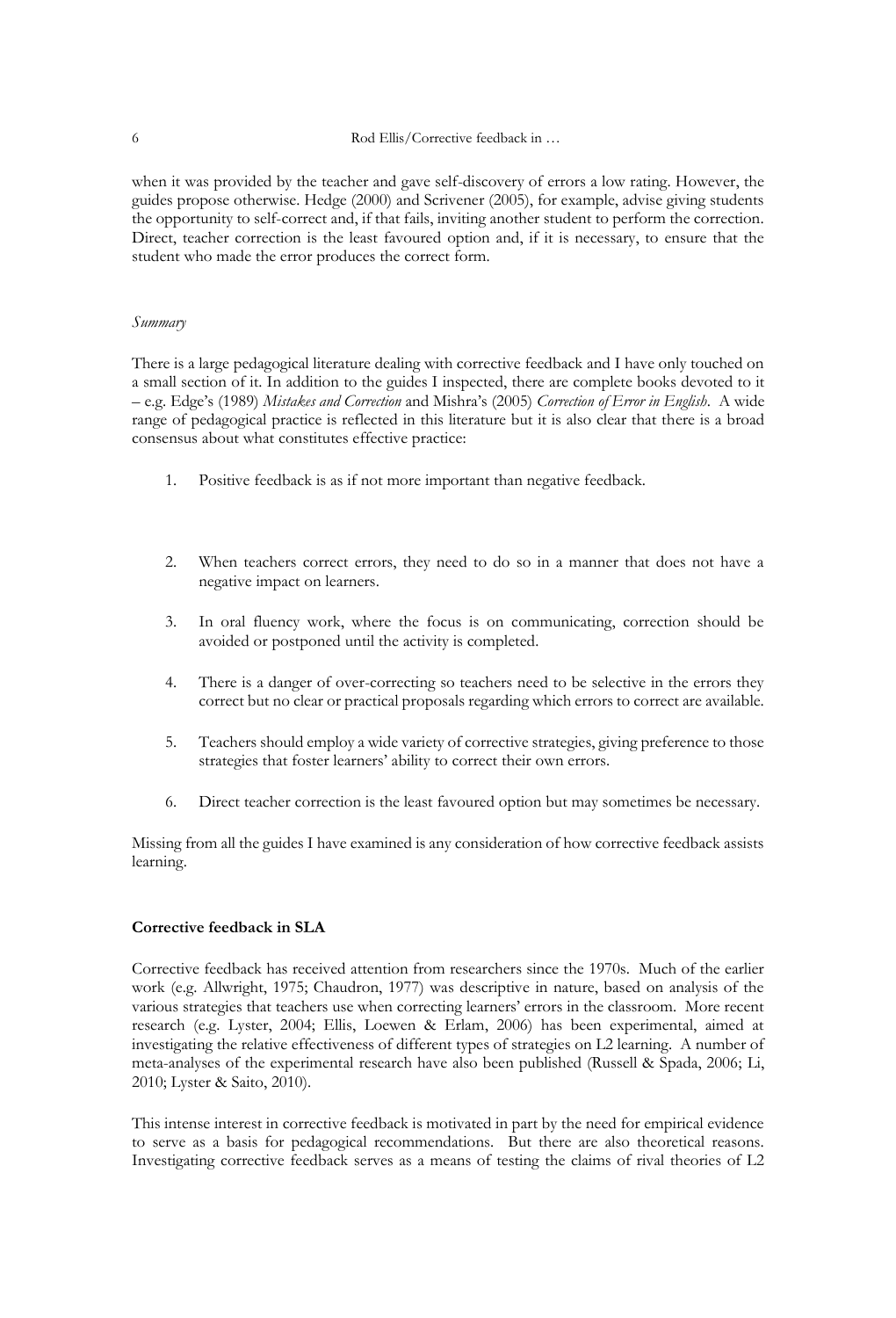acquisition. According to Schwartz (1986), negative evidence plays no role in Universal Grammar (UG)-based acquisition as it only contributes to explicit knowledge and there is no mechanism that can 'translate' this into input of the type required by UG. It follows, therefore, that corrective feedback has no substantive role to play in L2 acquisition [3].

In contrast, cognitive theories (e.g. Long, 1996; Lyster, 2004) view corrective feedback as facilitative of L2 acquisition and, for those grammatical features that are not readily acquirable from positive evidence (e.g. redundant features such as 3rd person-s), as even necessary. Sociocultural theory (SCT) also provides support for corrective feedback as it helps to scaffold learning in social interaction and assist the subsequent internalization of new linguistic forms (Aljaafreh & Lantolf, 1994). However, these theoretical positions that lend support to corrective feedback do not agree on which type of CF is best equipped to foster acquisition. Long (1996), drawing on the Interaction Hypothesis, emphasized the importance of the positive evidence afforded by recasts. In contrast, Lyster (2004) drew on skill-learning theory to claim that CF in the form of prompts leading to uptake-with-repair are more likely to lead to greater accuracy by enabling learners to gain greater control over those linguistic forms that they have already partially acquired. Ellis, Loewen and Erlam (2006) argued that for feedback to be effective it needs to ensure that the corrective force is clear to learners so that they notice the gap between their own production and the correction and that this is best achieved if the feedback is explicit rather than implicit. From the perspective of SCT, however, there is no single type of corrective feedback that is preferable; rather the feedback needs to be 'graduated' to provide the learner with the minimal level of assistance needed for repair to occur. This involves finding the least explicit form of correction that will elicit self-correction by the learner.

Based on these theoretical positions, the empirical research has addressed four key questions. I will briefly review the main findings related to each question.

1. What are the main corrective feedback strategies?

Lyster and Ranta (1997) identified six basic strategies based on their analysis of the different ways teachers corrected students in a French immersion classroom:

- a. Explicit correction (i.e. the teacher clearly indicates that what the student said was incorrect and also provides the correct form).
- b. Recasts (i.e. the teacher reformulates all or part of student's utterance replacing the erroneous part with the correct target language form).
- c. Clarification requests (i.e. the teacher indicates that a learner utterance has been misunderstood or is ill-formed in some way).
- d. Metalinguistic comments (i.e. the teacher comments on or questions the wellformedness of the learner's utterance without explicitly providing the correct form).
- e. Elicitation (i.e. the teacher (1) elicits completion of his/her own utterance, (2) uses a question to elicit the correct form, (3) asks a student to reformulate his/her utterance).
- f. Repetition (i.e. the teacher repeats the student's erroneous utterance with or without emphasis on the erroneous part).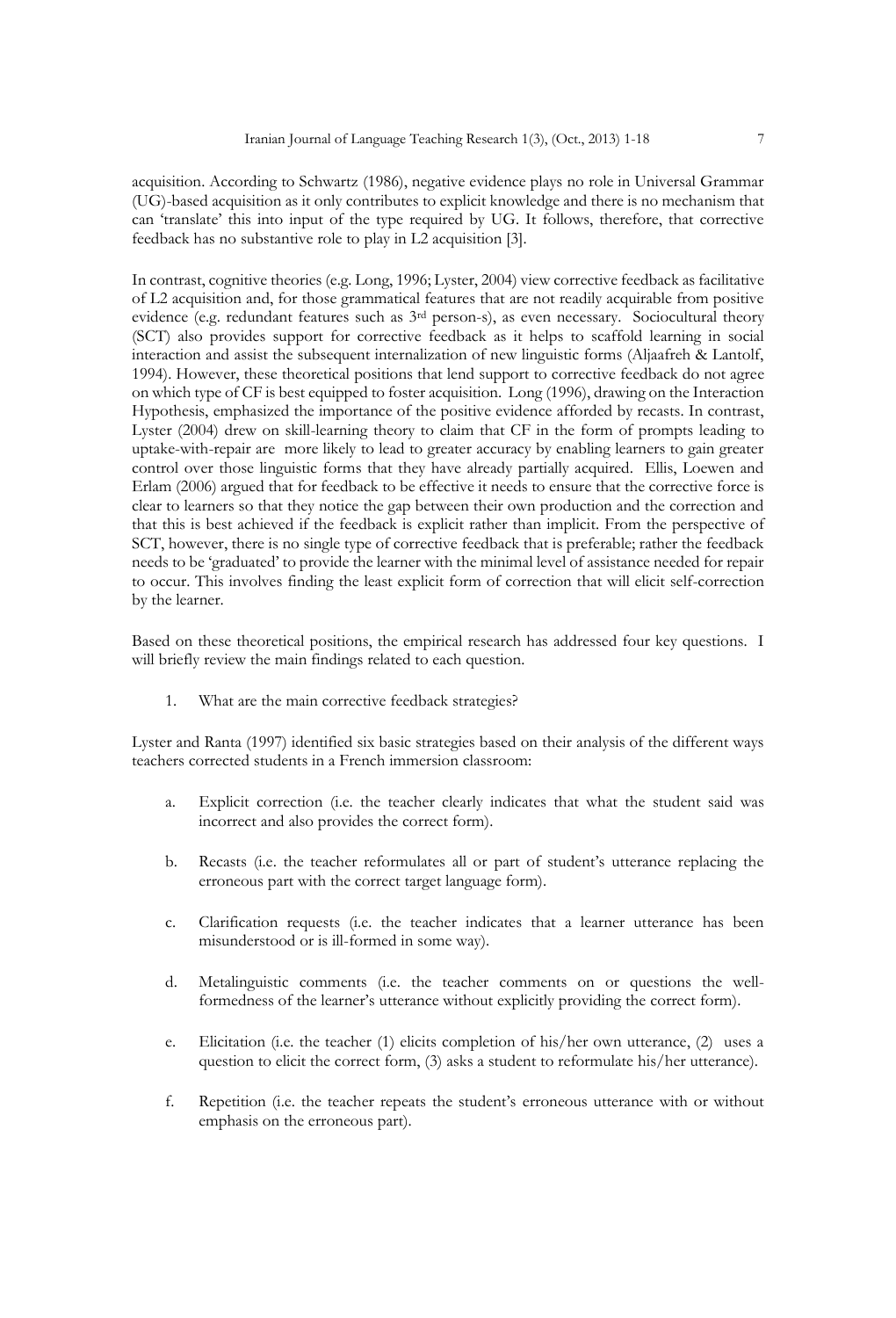These six strategies differ in two key ways; (1) they can be input-providing (i.e., they provide the learners with the correct target form) or output-prompting (i.e., they 'push' learners to self-correct their own errors) and (2) they can be implicit (i.e., the corrective force remains covert) or explicit (i.e. the corrective force is made clear to the learners). Based on these two dimensions, Ellis (2012) proposed the classification of CF strategies shown in Table 2. These strategies are not always used in isolation. Teachers often employ multiple strategies to correct an error.

| Table 2: A classification of CF strategies |  |  |  |  |
|--------------------------------------------|--|--|--|--|
|--------------------------------------------|--|--|--|--|

|                  | Implicit                                        | Explicit                                         |
|------------------|-------------------------------------------------|--------------------------------------------------|
| Input-providing  | Recasts<br>$\bullet$                            | Explicit correction<br>٠                         |
| Output-prompting | Repetitions<br>٠<br>Clarification requests<br>٠ | Metalinguistic comments<br>٠<br>Elicitation<br>٠ |

# 2. Does CF assist L2 acquisition?

Meta-analyses of studies that have investigated the effect of CF on acquisition show that CF is indeed effective in assisting acquisition. Li (2010), for example, meta-analysed a total of 33 oral CF studies involving 1,773 learners. He reported that 'corrective feedback had a medium effect on acquisition' (p. 335). This effect was evident in tests immediately following the treatment involving CF and over time. However, he also reported that the effect was much greater in studies carried out in a laboratory than in a classroom. Li also found that the effect of CF was greater in foreign language than in second language settings and suggested that this might be because learners in the former are more predisposed to pay attention to the corrections they receive. Further evidence of the importance of the salience of the feedback as a factor influencing its effectiveness can be found in another variable Li investigated; CF proved more effective in treatments that involved discreteitem practice of grammatical structures (e.g. in drills), where the feedback is intensive and more likely to be noticed, than in communicative activities. A key issue in determining whether CF has any effect is the nature of the tests used to measure learning. Li also investigated this, reporting that the effects of CF were evident in both tests that measured controlled language use and free production. Two general conclusions can be drawn from Li's meta-analysis; (1) oral CF does assist L2 acquisition and (2) it is more likely to be effective in macro- and micro-contexts where it is salient to learners.

Aljaafreh and Lantolf (1994), in the study referred to above, showed how the degree of scaffolding provided by the tutor for a particular learner diminished over time (i.e., whereas at one time the instructor needed to correct quite explicitly to enable a learner to self-correct, at a later time more implicit correction sufficed). In accordance with how learning is conceptualized in sociocultural theory, they argued that this demonstrated that learning was taking place. A later study (Erlam, Ellis & Batstone, 2013), however, failed to find evidence of any systematic reduction in the graduated assistance provided by a writing tutor over time.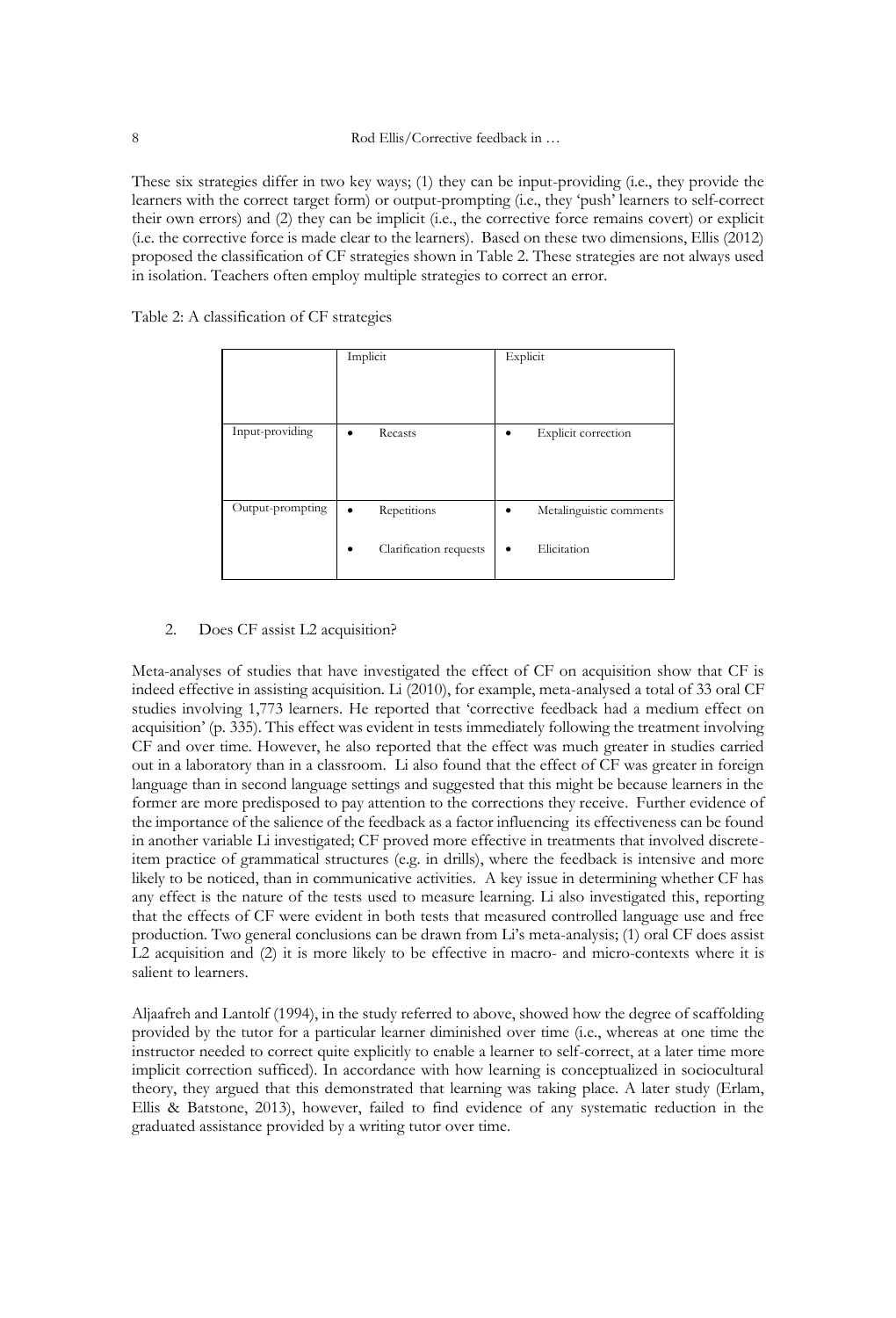#### 3. Which type of CF is most effective in assisting L2 acquisition?

The two theoretical frameworks that inform oral CF research have taken very different positions regarding this issue. Research conducted within a cognitive-interactionist framework has investigated the two dimensions of CF shown in Table 2 (i.e. input-providing vs. output-prompting and implicit vs. explicit CF). The underlying assumption is that not all types of CF are equally effective and therefore, the primary goal of CF research should be to establish which type works best. In contrast, research conducted within a sociocultural framework is based on the assumption that for CF to be effective it needs to be systematically tailored to the learner's developmental level and that no one type of CF will work best.

Several studies (e.g. Lyster, 2004; Ammar & Spada, 2006; Yang & Lyster, 2010) have shown that prompts are more effective than recasts. However, a number of caveats are in order. First, recasts constitute a single corrective strategy whereas the prompts investigated in these studies included four different strategies (i.e. clarification requests, repetition of error, elicitation and metalinguistic clues). It is possible that the greater effect found for prompts is simply because multiple strategies are more effective than a single strategy (a view compatible with sociocultural theory). Also, the prompts included a mixture of implicit and explicit strategies so it is possible that they are more effective not because they elicit self-correction but because they are more salient. To address this issue, Mifka-Profozic (2012) compared recasts with an implicit type of prompt (clarification requests) and found the former more effective in enabling high school learners of L2 French to improve accuracy in the use of *passé composé* and *imparfait*. A third caveat is that the effects of the two types of CF are likely to be mediated by the instructional tenor of the classroom (i.e. whether it is primarily meaning or form-focused) – see Lyster & Mori (2006). Recasts are effective in classrooms where learners are focused on form.

Studies that have investigated the relative effect of implicit and explicit CF by comparing recasts with explicit correction or metalinguistic comments have produced less ambiguous results (see Ellis, Loewen & Erlam, 2006). Li's (2010) meta-analysis reported that explicit CF was more effective than implicit CF. However, Li also reported that implicit CF proved to be more effective in post-tests completed a long time after the instruction. This was because its effects increased over time whereas those of explicit CF did not. It should be noted, however, that recasts (the implicit CF strategy most commonly investigated) do not really constitute a single type of CF but vary considerably in how implicit or explicit they are and that more explicit types of recasts have been shown more likely to promote learning.

Two studies (Aljaafreh & Lantolf, 1994; Nassaji & Swain, 2000) support the claims of sociocultural theory – namely, that fine-tuning corrective feedback to the learner's level of development assists development. However, both studies were small-scale and the advantage claimed for 'graduated feedback' needs further investigation. In more recent sociocultual studies the focus has switched away from investigating corrective feedback to 'languaging' (i.e., occasions where learners make a linguistic form the topic of their talk) [4].

4. Does learner self-correction following CF (i.e. uptake) contribute to L2 acquisition?

Some researchers have argued that successful uptake is important for acquisition. That is, they have suggested that when learners self-correct their errors they are more likely to benefit from CF. Lyster and Ranta (1997) showed that learner repair of lexical and grammatical errors was more likely after elicitations, requests for clarification, and metalinguistic clues (i.e., prompts) than other types, in particular recasts. One reason why repair does not occur after recasts is because teachers often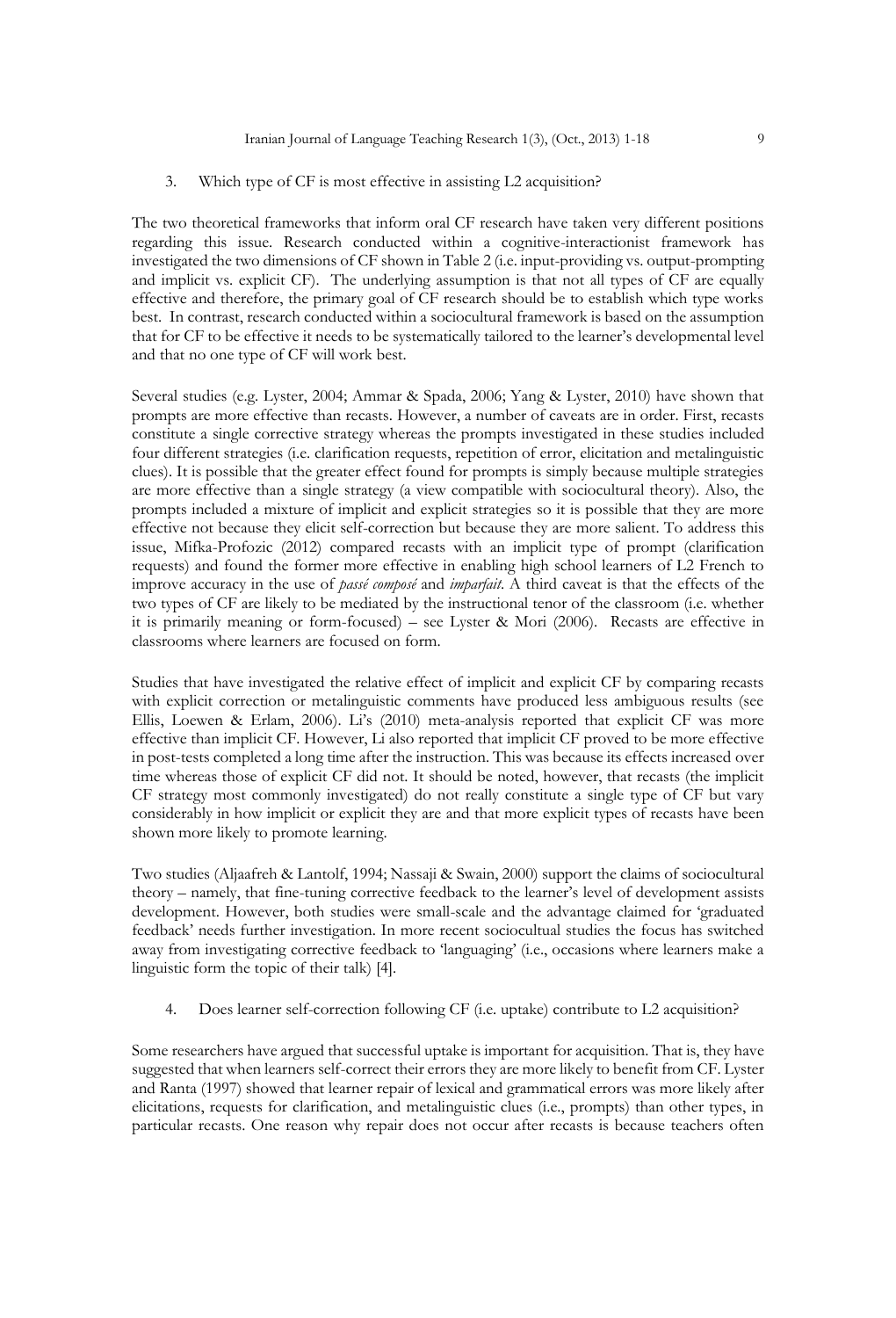continue without giving students a chance to respond, as Oliver's (2000) study of recasts in an ESL classroom showed.

The importance of learners self-correcting their errors for acquisition, however, is a matter of controversy. Some researchers (e.g. Long, 2006) have argued that recasts assist learning by inducing learners to notice the correction and that whether they subsequently uptake the correction is immaterial. Other researchers (e.g. Lyster, 2004) draw on skill-learning theory to argue that uptake of the correction is important for acquisition as it leads to 'deeper processing'. To date, however, there is only limited evidence to show that uptake-with-repair enhances the effect of corrective feedback.

### **Re-examining the role of corrective feedback in language pedagogy**

I have already noted that the teacher guides pay little attention to corrective feedback research. It might be argued, given the theoretical disputations surrounding the study of corrective feedback, that this is a wise course of action. These theories differ both in terms of whether they see CF as contributing to acquisition and in terms of which type or approach to CF as most facilitative. Perhaps, then, it is better that the authors of the guides rely on their own experience and of received opinion about what constitutes effective practice. To adopt such a position, however, would be to claim that the research-based discourse of SLA has nothing of value to offer the pedagogic discourse intended for teachers. The empirical CF research, however, does offer insights of potential value to teachers.

I noted that the teacher guides emphasize the affective aspect of CF. In contrast, the SLA research has addressed the cognitive aspects of CF. Have the guides tended to overplay the importance of avoiding CF or of conducting it in a sensitive and tactful manner? The prevalence of recasts (see Seedhouse, 2004) might be the result of teachers heeding the advice they received in their training to attend to affect rather than effect. Of course, reasonable care does need to be paid to the negative impact that some forms of CF can have on learners. The guides are right to warn against offensive correction of the kind observed in this classroom in Iran:

S: Schools and banks are closed in Fridays.

T: No, not acceptable. You are not working hard as I expect you. You should have known that 'on' is used - NOT 'in' - for days of the week. We studied this point last semester.

But directness can be achieved in less authoritarian ways. Perhaps the importance attached to positive feedback and the reservations about negative feedback have been a little overstated in the guides. Familiarizing teachers with the research – or alternatively, encouraging them to do their own research - may help them to place greater value on the cognitive aspects of CF.

I will now return to the five key questions and reconsider the answers the guides gave to them in the light of the SLA research.

1. Should learners' errors be corrected?

The guides all acknowledge the need for teachers to correct learners' oral errors. This receives clear support from the SLA research, which has shown that oral CF is effective in improving learners' accuracy. Ur (1996), while agreeing that correction is helpful, felt that it would be better for teachers to focus on avoiding errors rather than correcting them. From an SLA perspective, however, this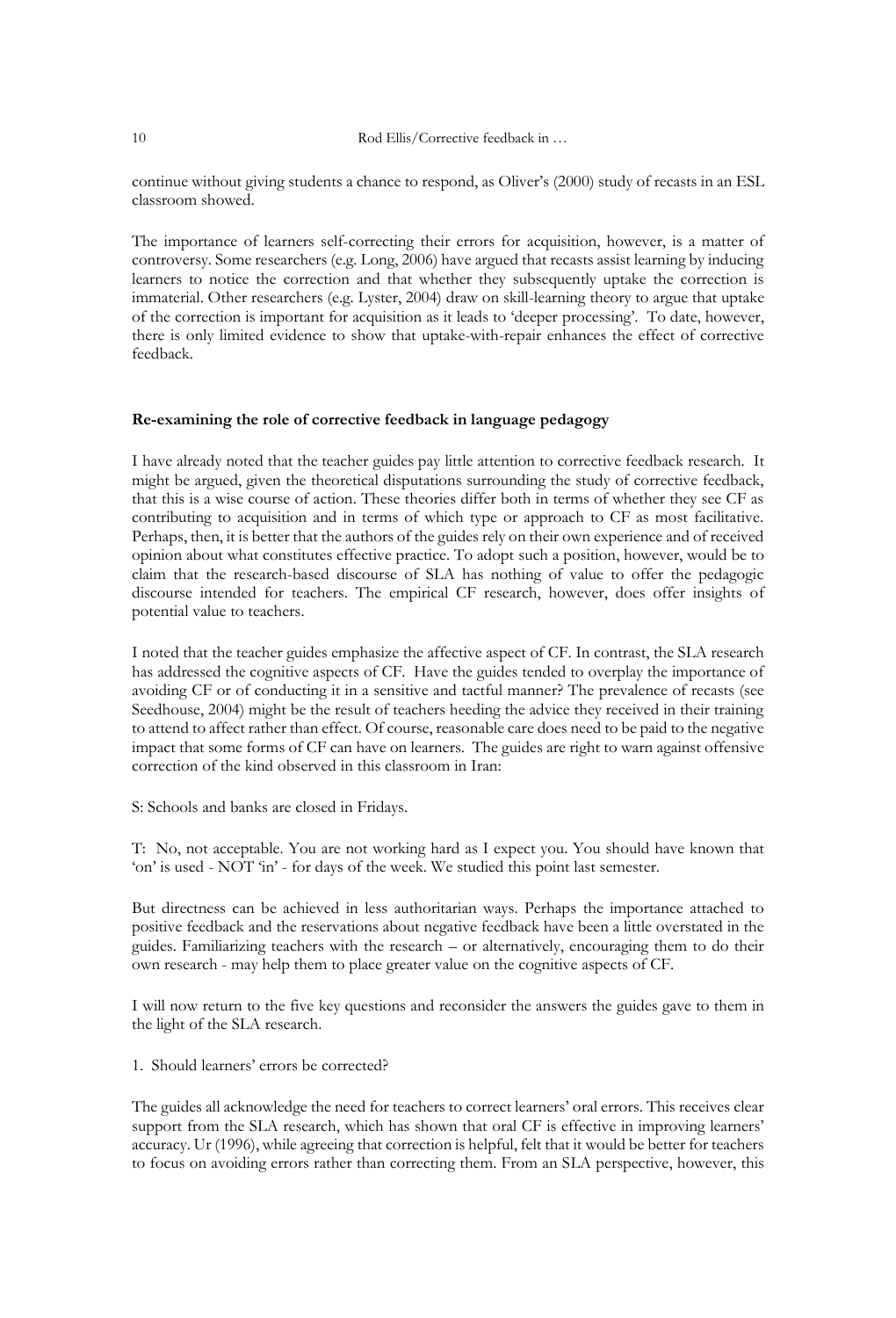is doubtful. Learners are bound to make errors no matter what approach teachers adopt and certain types of error (i.e. those where positive evidence alone is not sufficient to ensure acquisition of the target form) may only be eliminated with the help of negative evidence.

In one respect, there is a clear difference in the pedagogic position adopted in many of the guides and the research evidence. The guides recommend making a clear distinction between accuracyoriented and fluency-oriented instruction and claim that corrective feedback is desirable in the former but not in the latter as it will inhibit learners by causing them to focus on form rather than on meaning. However, a number of studies (e.g. Lyster, 2004; Ellis, Loewen & Erlam, 2006) and Li's (2010) meta-analysis have shown that correcting learners while they are performing communicative tasks is effective.

2. When should learner errors be corrected?

Some teacher educators recommend delaying correction in fluency work until learners have completed an activity while approving of immediate correction in accuracy work. Cognitive theories of L2 acquisition suggest that corrective feedback will work best when it is offered in a 'window of opportunity' (Doughty, 2001) (i.e. immediately after an error has been committed). However, there are grounds for believing that delayed CF can also assist learning. It is possible that immediate and delayed CF contribute to acquisition in different ways. Immediate CF may benefit the development of learners' procedural knowledge whereas delayed CF is perhaps more likely to foster metalinguistic understanding as it encourages learners to reflect on the corrections they receive. Clearly, there is a need for more research investigating whether delayed CF is effective, what kind of knowledge it fosters, and, importantly, whether it is more effective than immediate CF [5].

3. Which errors should be corrected?

The various pedagogic proposals for deciding which errors to correct are hard to implement. It is unlikely that teachers will be able to distinguish between 'errors' and 'mistakes' in a consistent way. The suggestion that teachers should focus on 'global' rather than 'local' errors is also of doubtful value. There is plenty of evidence to suggest that CF is effective when it focuses on 'local' (e.g. morphological) errors that do not interfere with communication. Indeed, some morphological errors such as 3rd person-s may only be eliminated with the help of negative evidence.

Many of the CF studies investigated 'focused' CF and this potentially affords the most promising way of selecting which errors to correct. When teachers identify a persistent linguistic problem, they can design a task that provides a context for the use of the problematic feature and then provide extensive correction when errors occur in the performance of the task. Focused correction is practical and has been shown to be effective for addressing errors in oral production. Unfocused correction (i.e. CF directed at a range of different error types) is less likely to impact on learning.

4*.* How should errors be corrected?

The SLA research suggests a number of general principles that can guide the implementation of CF:

 CF needs to be intensive. A single correction directed at a linguistic feature cannot be expected to have much effect on learning. An advantage of focused CF is that it is intensive.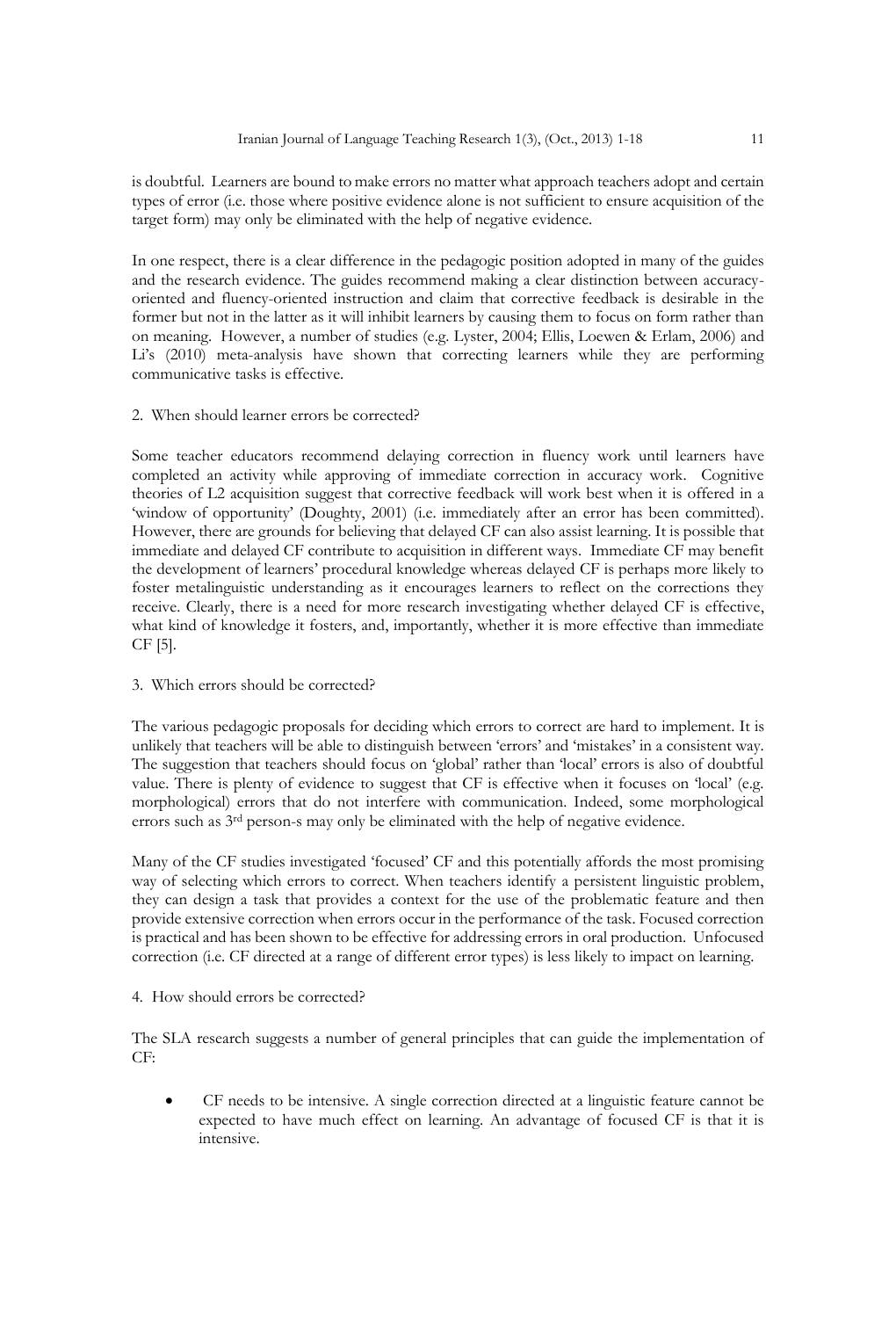## 12 Rod Ellis/Corrective feedback in ...

- Explicitness is important. For CF to be effective, learners need to recognize the corrective force of the CF.
- Teachers need to vary how they correct according to instructional context. In a fluencyoriented instructional context learners may fail to recognize a recast as corrective as they are primarily focused on meaning. In an accuracy-oriented context, however, they are more likely to treat a teacher's recast as corrective. This suggests that in a communicative activity, brief explicit forms of correction may be needed. In a grammar exercise, recasts can be effective.
- Input-providing and output-prompting CF strategies can be combined. One way of achieving this is by means of 'corrective recasts' as in this example from Doughty & Varela (1998):
	- L: I think that the worm will go under the soil.
	- T: I think that the worm will go under the soil?
	- L: (no response)
	- T: I thought that the worm would go under the soil.
	- L: I thought that the worm would go under the soil.

In a corrective recast, the teacher first prompts learners to self-correct and then, if that fails, provides a recast.

 Encourage uptake with repair. Learning can take place without uptake providing learners notice the correction. But inducing learners to produce the correct form may lead to deeper processing. In this respect, the SLA research lends support to the recommendation of the guides which emphasize the need to ensure learners successfully uptake the correction.

These principles are based on a cognitive-interactionist view of CF. Socio-cultural theory emphasises the need for 'graduated assistance'. The studies that have investigated this have done so in one-on-one interactions between a teacher and a learner but it is not yet clear how 'graduated assistance' can be achieved in whole classes

5. Who should do the correcting?

The guides express a clear preference for eliciting a self-repair from the students by means of prompts. Lyster's research lends support to such a position. But there is also evidence that inputproviding types of feedback (e.g. recasts) that do not result in uptake-with-repair are effective. Perhaps the guides over-emphasise the merits of ensuring self-correction. The research certainly suggests that teachers need not be reluctant to 'other-correct'. There is no support for the other suggestion found in the guides, namely nominating another student to 'other-repair'. In fact, this way of correcting errors has been found to occur only rarely in classrooms (Seedhouse, 2004).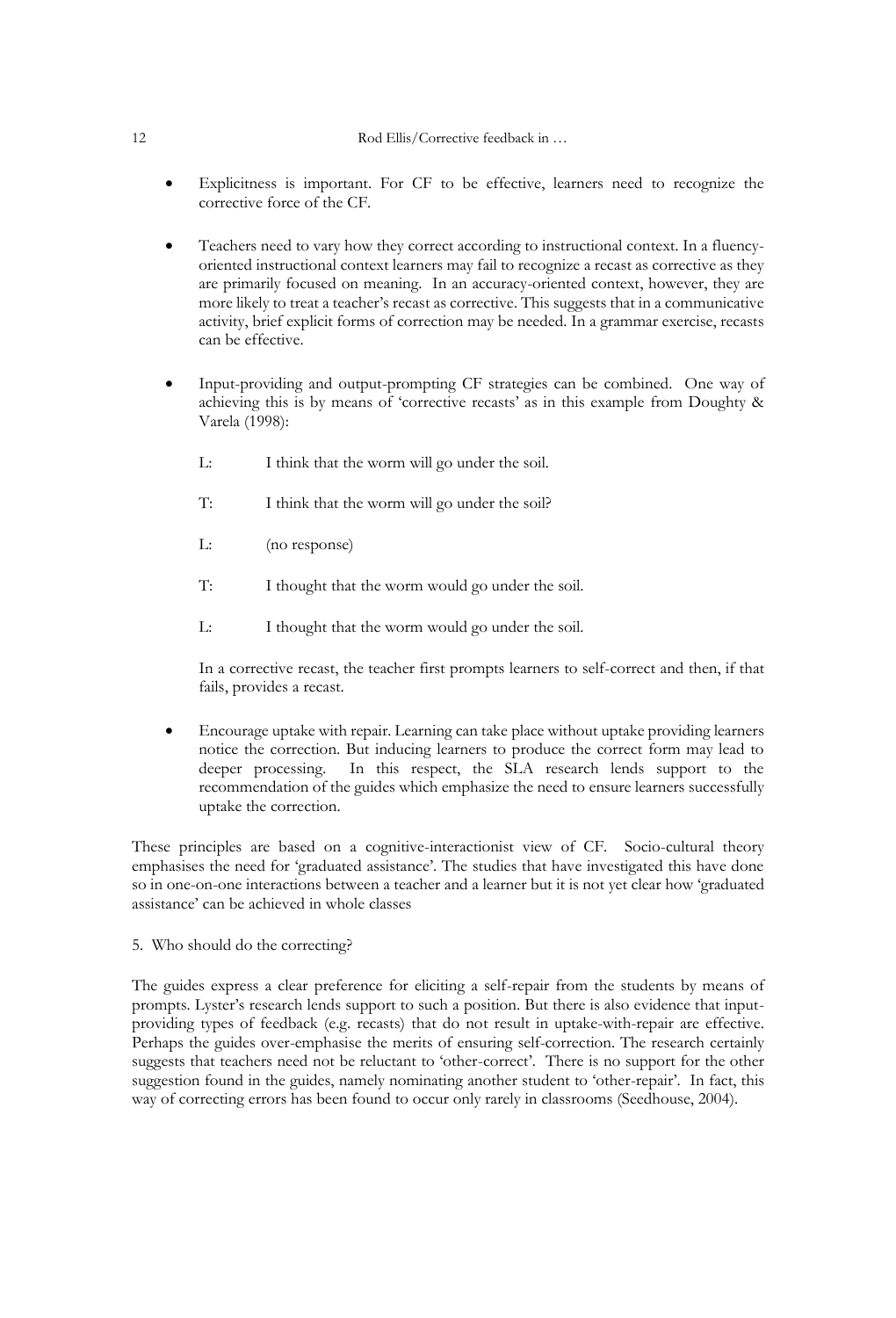#### **Conclusion**

The contribution that SLA studies can make to language pedagogy is a topic of considerable interest (Tarone, Cohen & Dumas, 1976; Hatch, 1978; Krashen, 1983; Lightbown, 1985, 2000; Long, 1990, 2006; Nunan, 1991; Schachter, 1993; Ellis, 2010; Van Lier, 1994; Gass, 1995; Kramsch, 2000). However, as this list of citations demonstrates it is mainly SLA researchers who have addressed this topic. Teachers and teacher educators have shown much less interest in it. By and large, the teacher guides I inspected have paid scant attention to SLA research, reflecting perhaps its inaccessibility and perceived lack of relevance to the practical concerns of teachers. Thus the nexus between language pedagogy and SLA remains difficult and tenuous.

The problem is one of 'mediation'. Widdowson (1984) argued that 'it is the responsibility of applied linguists to consider the criteria for an educationally relevant approach to language' (p. 17) and went on to say that this could not be achieved by simply applying linguistic theory. So the question is how can disciplinary knowledge inform a practical field such as language pedagogy? Widdowson proposed that the first step is 'appraisal'. This involves interpretation (i.e., the explication of ideas within their own terms of reference) followed by conceptual evaluation ('the process of specifying what might be called the transfer value of ideas' (p. 31). The second step is application, which can be achieved through 'operation' where specific techniques are proposed based on the conclusions of the conceptual evaluation. An alternative way is to subject specific techniques taken from teachers' customary practices and subject them to scrutiny by drawing on the results of a prior conceptual evaluation.

Widdowson's model is intended to relate 'theory' to 'practice'. I doubt, though, whether his model really achieves this if 'practice' is defined as the moment-by-moment interactions of which teaching is ultimately composed. The model is better seen as an attempt to explain how the research-based discourse of applied linguistics can inform pedagogic discourse. In other words, Widdowson's 'practice' is not actual practice but rather proposals for practice. Re-interpreted in this way, however, the model encapsulates the two ways of building a bridge between SLA and language pedagogy.

Lightbown (2000) offered ten generalizations about L2 learning drawn from SLA research. These constitute an 'appraisal'. She interpreted the SLA research and subjected it to a conceptual evaluation to establish ideas that could inform pedagogy. Lightbown, however, was wary of 'application'. She commented:

> … when researchers make strong claims that are at odds with the views teachers have developed through their experience with learners, and when those claims are made on the basis of research which has been done in contexts which do not reflect reality as the teachers know it, they are likely to alienate teachers and lead them to dismiss researchers as ivory tower oddities. (2000, p. 453)

She went on to argue that SLA serves best as a basis for helping teachers to question their own intuitions about teaching rather than as a source of specific proposals.

The alternative way of accomplishing 'application' involves taking the received opinions about teaching as expressed in teacher guides as the starting point and then subjecting these to a conceptual evaluation through reference to relevant SLA research. This is the approach I have attempted to illustrate in this article. This approach rests on the identification of interface issues. Corrective feedback is clearly an aspect of instruction where the concerns of teachers and interests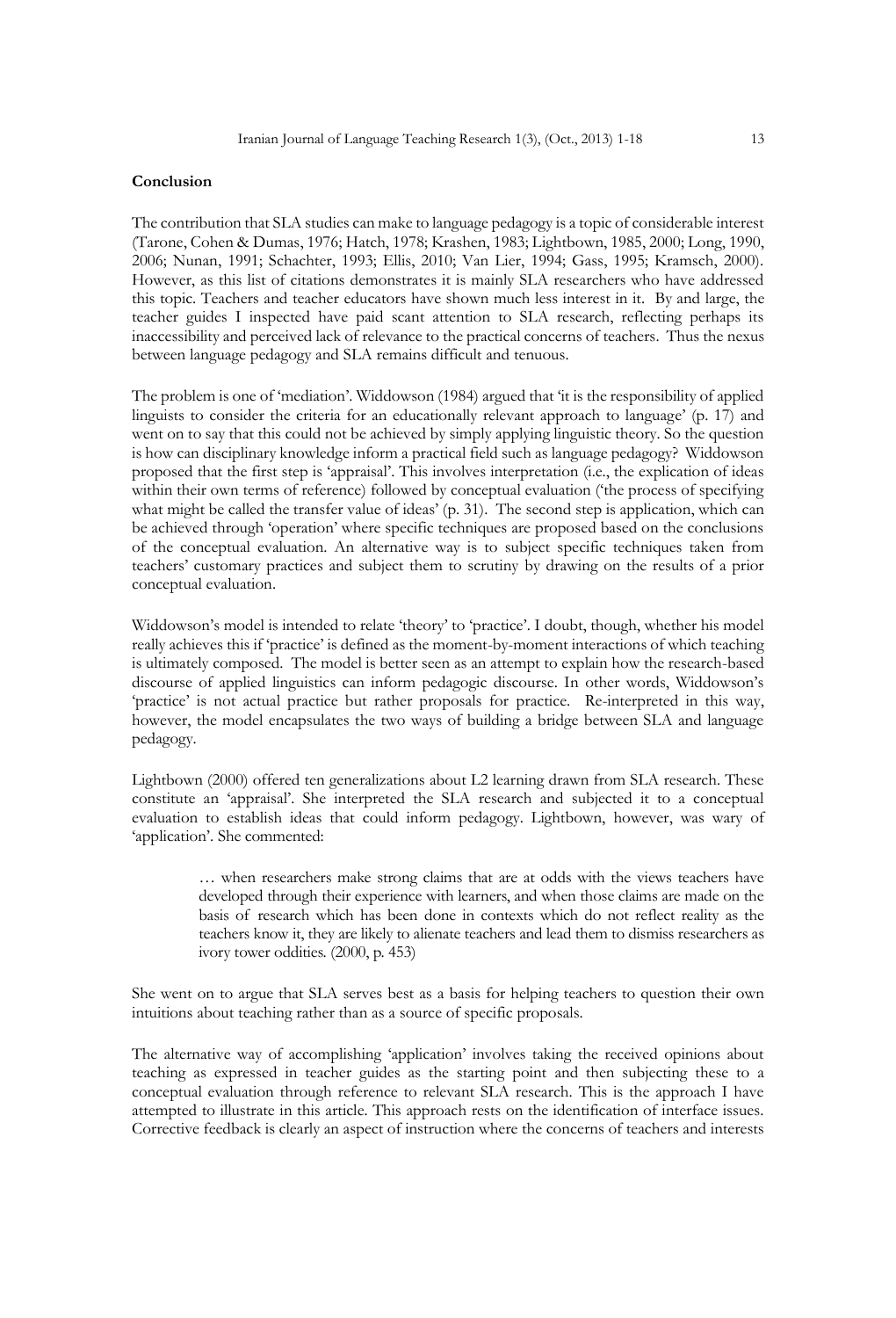of SLA researchers coincide and, as such, it is an ideal construct for examining the contribution that SLA can make to language pedagogy.

There are many other interface issues – explicit L2 instruction, the relative contributions of comprehension-based and production-based instruction, small group-work, teacher-talk, the role of the L1 in the L2 classroom and how to cater for individual differences in learners. These are areas where the views expressed in the teacher guides can be examined against the findings of SLA research. The advantage of this approach is that it avoids the problem Lightbown identified (i.e., the danger of making strong claims that are at odds with teachers' views) and led her to hold back on 'application'. This danger can be avoided if the starting point is not the research-based discourse of SLA but the pedagogic-discourse of teacher guides.

Many teacher education programmes include an 'SLA course' which offers a selective coverage of the wide-ranging theory and research in SLA. Perhaps the time has come to rethink how SLA is incorporated into programmes for teachers. Relevance and transfer of knowledge may be better achieved by identifying key interface issues – such as corrective feedback – and examining the extent to which current pedagogic views are supported or challenged by SLA research.

# **Notes**

- 1. I acknowledge that the distinction between pedagogic discourse and the research-based discourse of SLA is not always clear cut. Some (but certainly not all) of the authors of the teacher guides are familiar with SLA theory and research findings and draw on these in shaping the advice they offer teachers. Also, some of the writings of some SLA researchers (myself, for example) are both 'pedagogic' and 'research-based'. Clearly there are hybrid discourses.
- 2. Ur (1996), however, proposed that teachers use her list of strategies to carry out an observation of how CF is carried out in an actual lesson.
- 3. Not all UG-oriented researchers reject a role for negative evidence. White (1991), for example, claimed that it can trigger parameter setting and thus enable learners to identify the correct target language parameter.
- 4. 'Languaging' includes corrective feedback. However, not all instances of 'languaging' constitute corrective feedback. For example, learners may focus on a specific linguistic form when deciding how to formulate an utterance (i.e. when no error has occurred).
- 5. See Dabaghi (2010) for an attempt to investigate the effects of delayed CF on L2 learning.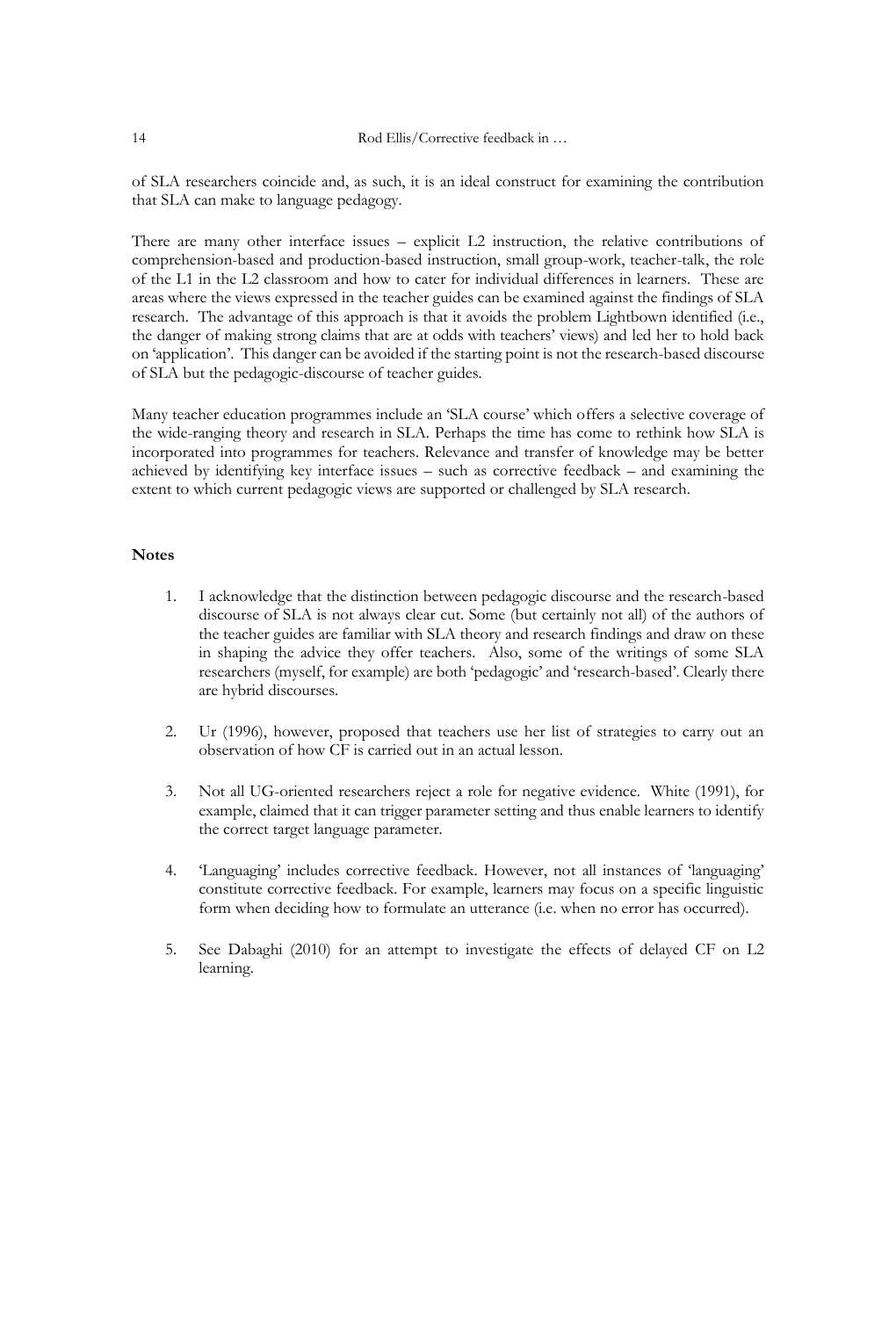#### **References**

- Aljaafreh, A. L. I., & Lantolf, J. P. (1994). Negative feedback as regulation and second language learning in the Zone of Proximal Development. *The Modern Language Journal, 78*(4), 465- 483.
- Allwright, R. L. (1975). Problems in the study of the language teacher's treatment of error. In M. K. Burt & H. D. Dulay (Eds.), *On TESOL '75: New directions in second language learning, teaching, and bilingual education* (pp. 96-109). Washington, D.C.: TESOL.
- Ammar, A., & Spada, N. (2006). One size fits all?: recasts, prompts, and L2 learning. *Studies in Second Language Acquisition, 28*(4), 543-574.
- Cathcart, R., & Olson. J. (1976). Teachers' and students' preferences for correction of classroom conversation errors. In J. F. Fanselow & R. H. Crymes (Eds.), *On TESOL '76* (pp. 41- 53). Washington D.C.: TESOL.
- Chaudron, C. (1977). A descriptive model of discourse in the corrective treatment of learners' errors. *Language Learning, 27*(1), 29-46.
- Corder, S. P. (1967). The significance of learner's errors. *IRAL - International Review of Applied Linguistics in Language Teaching, V*, 161-170.
- Dabaghi, A. (2010). *Corrective Feedback in Second Language Acquisition: Theory, Research and Practice.* Lambert Academic Publishing.
- Doughty, C. (2001). Cognitive underpinnings of focus on form. In P. Robinson (Ed.), *Cognition and second language instruction*. Cambridge: Cambridge University Press.
- Doughty, C., & Varela, E. (1998). Communicative focus on form. In C. Doughty & J. Williams (Eds.), *Focus on form in classroom second language acquisition* (pp. 114-138). Cambridge: Cambridge University Press.
- Edge, J. (1989). *Mistakes and correction*. London: Longman.
- Ellis, R. (2008). *The study of second language acquisition*. Oxford: Oxford University Press.
- Ellis, R. (2010). Second language acquisition, teacher education and language pedagogy. *Language Teaching 43*(2): 182-201.
- Ellis, R. (2012). *Language Teaching Research and Language Pedagogy*. London: Wiley-Blackwell.
- Ellis, R., Loewen, S., & Erlam, R. (2006). Implicit and explicit corrective feedback and the acquisition of L2 grammar. *Studies in Second Language Acquisition, 28*, 339-368.
- Erlam, R., Ellis, R. & Batstone, R. (2013). Oral corrective feedback on L2 writing. *System, 41*(2): 257-268.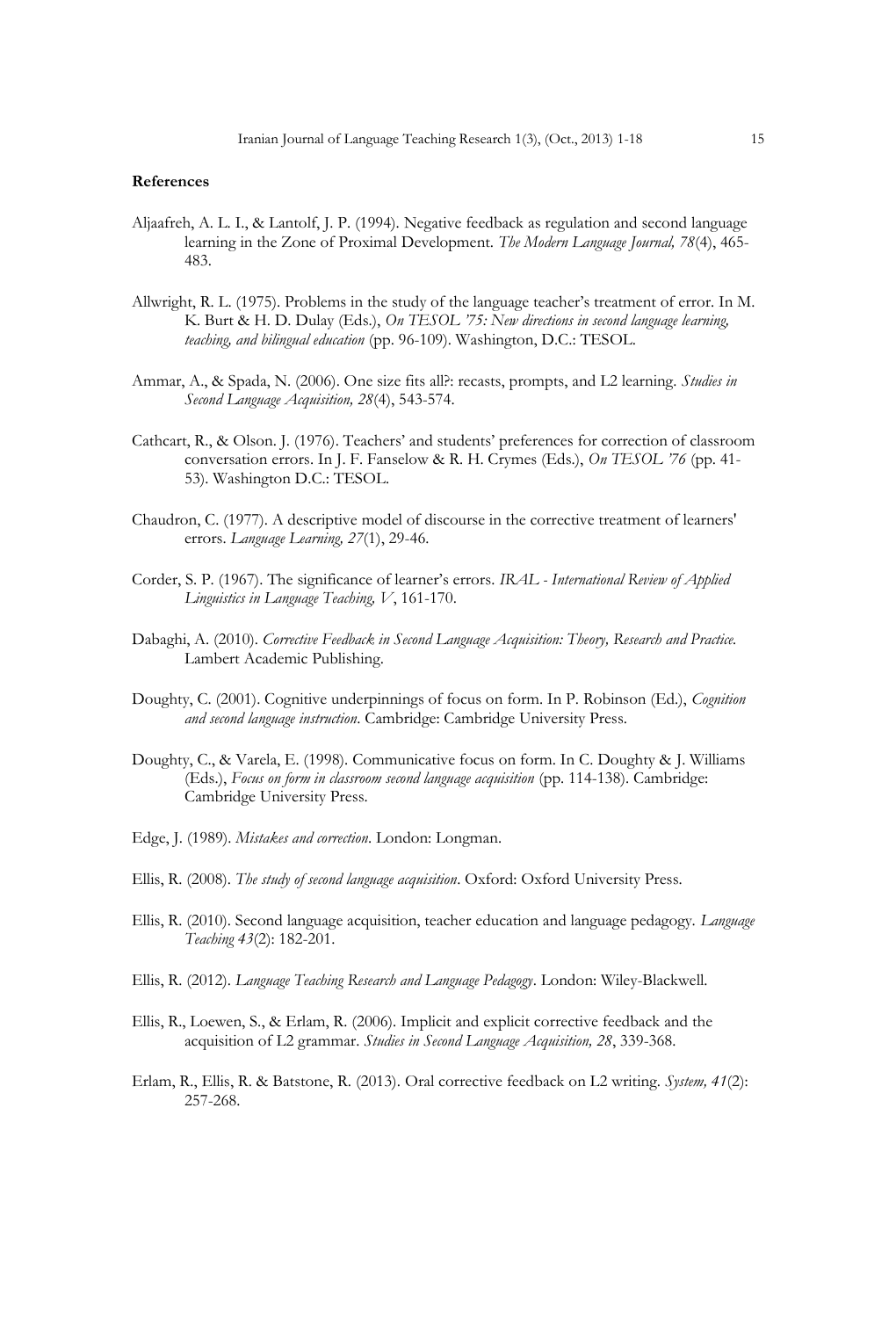- Gass, S. (1995). Learning and teaching: the necessary intersection. In F. Eckamn, D. Highland, P. Lee, J. Mileham, & R. Weber (Eds.). *Second Language Acquisition Theory and Pedagogy* (pp. 3-20). Mahwah, N.J.: Lawrence Erlbaum.
- Gass, S., & Selinker, L. (2002). Second Language Acquisition: An Introductory Course (2nd ed.). Mahwah, N.J.: Lawrence Erlbaum.
- Gattegno, C. (1972). *Teaching foreign languages in schools*. New York: Educational Solutions.
- Harmer, J. (1983). *The practice of English language teaching*. London and New York: Longman.
- Hatch, E. (1978). Apply with caution. *Studies in Second Language Acquisition,* 2: 123–43.
- Hedge, T. (2000). *Teaching and learning in the language classroom*. Oxford: Oxford University Press.
- Hendrickson, J. M. (1978). Error correction in foreign language teaching: Recent theory, research, and practice. *The Modern Language Journal, 62*(8), 387-398.
- Hirst, P. (1966). Educational theory. In J. Tibbles (Ed.), *The study of education*. London: Routledge.
- Kramsch, C. (2000). Second language acquisition, applied linguistics, and the teaching of foreign languages. *Modern Language Journal*, *84*: 311-326.
- Li, S. (2010). The effectiveness of corrective feedback in SLA: a meta-analysis. *Language Learning, 60*(2), 309-365.
- Lightbown, P. (2000). Anniversary article. Classroom SLA research and second language teaching. *Applied Linguistics, 21*(4), 431-462.
- Lightbown, P., & Spada, N. (2006). *How languages are learned*. Oxford: Oxford University Press.
- Long, M. (1996). The role of the linguistic environment in second language acquisition. In W. Ritchie & T. Bhatia (Eds.). *Handbook of Second Language Acquisition*. San Diego: Academic Press.
- Long, M. H. (2006). *Problems in SLA*. Mahwah, N.J.: Lawrence Erlbaum Associates.
- Lyster, R. (2004). Differential effects of prompts and recasts in form-focused instruction. *Studies in Second Language Acquisition, 26*(3), 399-432.
- Lyster, R., & Mori, H. (2006). Interactional feedback and instructional counterbalance. *Studies in Second Language Acquisition, 28*(2), 269-300.
- Lyster, R., & Ranta, L. (1997). Corrective feedback and learner uptake. *Studies in Second Language Acquisition, 19*(1), 37-66.
- Lyster, R., & Saito, K. (2010). Oral feedback in classroom SLA. *Studies in Second Language Acquisition, 32*(Special Issue 2), 265-302.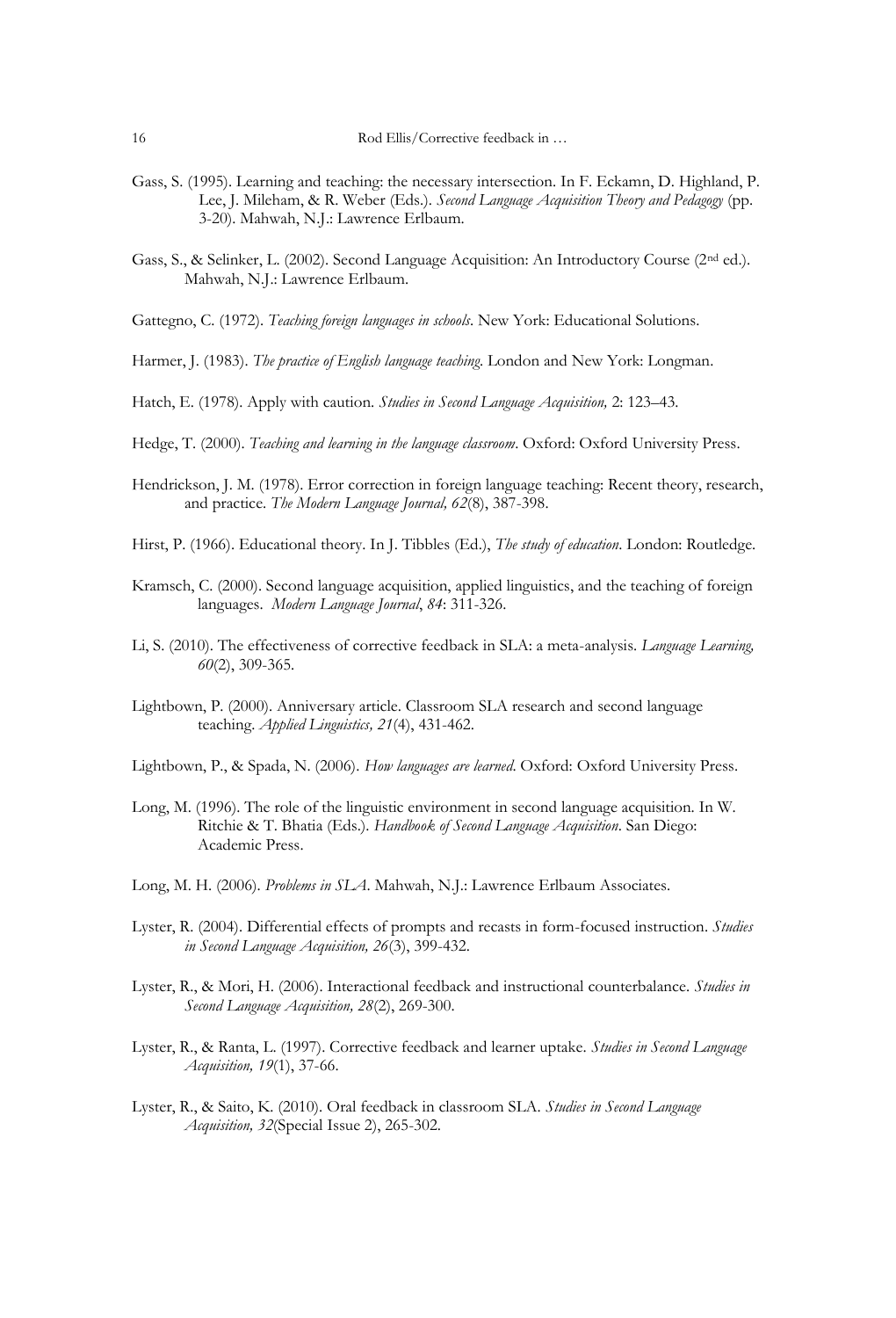- Mifka-Profozic, N. (2012). *Corrective Feedback, Individual Differences and the L2 Acquisition of French Preterite and Imperfect Tenses.* Unpublished PhD Thesis, University of Auckland, Auckland.
- Mishra, C. (2005). *Error correction in English: a training course for teachers.* New Delhi: Sarup & Sons.
- Nassaji, H., & Swain, M. (2000). A Vygotskian perspective on corrective feedback in L2: The effect of random versus negotiated help on the learning of English articles. *Language Awareness, 9*(1), 34-51.
- Nunan, D. (1988). *The learner-centred curriculum*. Cambridge: Cambridge University Press.
- Nunan, D. (1991). *Language teaching methodology: A textbook for teachers*. London: Prentice Hall.
- Oliver, R. (2000). Age differences in negotiation and feedback in classroom and pair work. *Language Learning,50*(1): 119-51.
- Ortega, L. (2009). *Understanding Second Language Acquisition*. London: Hodder Education.
- Pica, T. (1994). Questions from the language classroom: research perspectives. *TESOL Quarterly, 28*(1): 49-79.
- Russell, J., & Spada, N. (2006). The effectiveness of corrective feedback for the acquisition of L2 grammar. In J. M. Norris & L. Ortega (Eds.), *Synthesizing research on language learning and teaching* (pp. 133-164). Amsterdam: John Benjamins.
- Schwartz, B. (1986). The epistemological status of second language acquisition. *Second Language Research, 2*, 120-159.
- Scrivener, J. (2005). *Learning teaching: A guidebook for English language teachers*. Oxford: MacMillan Education.
- Seedhouse, P. (2004). *The interactional architecture of the language classroom: A conversation analysis perspective*. Malden, MA: Blackwell.
- Tarone, E., Cohen, A., & Dumas, G. (1976). A closer look at some interlanguage terminology: a framework for communication strategies. *Working Papers on Bilingualism*, *9*: 76-90.
- Underhill, A. (2005). Introduction. In J. Scrivener. *Learning teaching: A guidebook for English language teachers* (p. 8). Oxford: MacMillan Education.
- Ur, P. (1996). *A course in language teaching: Practice and theory* Cambridge: Cambridge University Press.
- Van Lier, L. (1994). Some features of a theory of practice. *TESOL Journal, 4*(1): 6–10.
- Vigil, N. A., & Oller, J. W. (1976). Rule fossilization: A tentative model. *Language Learning, 26*(2), 281-295.